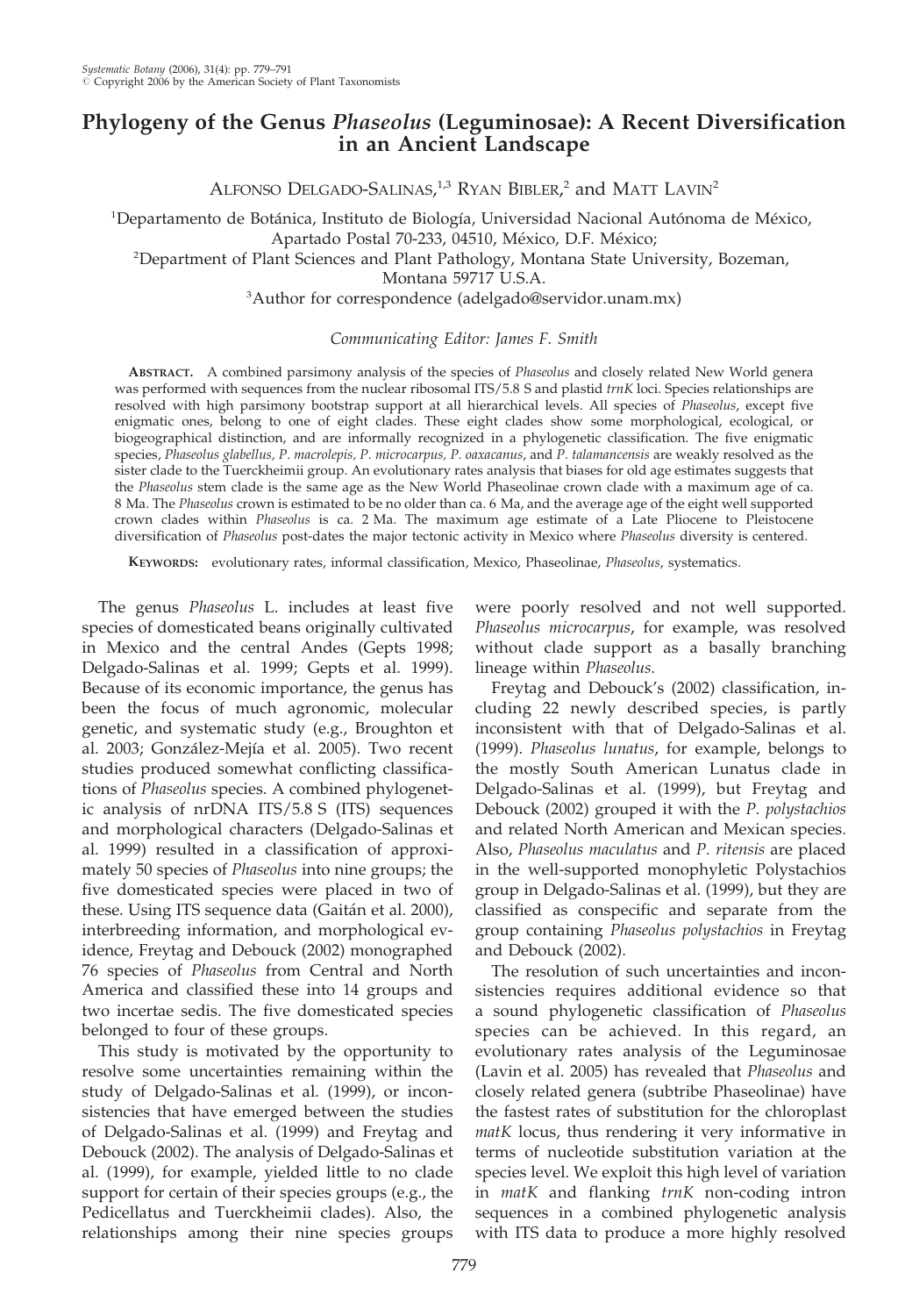phylogeny with which to address the above issues. In addition, because the study of evolutionary ages of such crop-containing lineages is of general interest (e.g., Gepts et al. 1999), we undertake an evolutionary rates analysis and make independent estimates for the ages derived from ITS and trnK sequences for the stem and crown clade of Phaseolus and its constituent lineages.

## **MATERIALS AND METHODS**

Taxon Sampling. With the goal of refining the infrageneric classification of Phaseolus, an effort was made to sample as many species as possible of the genus. Multiple accessions of many species were sampled to validate interspecific relationships. The extensive sampling in the study by Delgado-Salinas et al. (1999) that included 52 Phaseolus species represented by 115 ITS sequences is augmented in this study to a total of 70 Phaseolus species represented by 143 ITS and 71 trnK sequences (Appendix 1). All 14 species groups and two incertae sedis, Phaseolus glabellus and P. microcarpus, treated in Freytag and Debouck (2002) were sampled, with the exception of their monotypic sect. Revoluti, which includes the probably extinct P. leptophyllus. Of the 22 new species recognized in Freytag and Debouck (2002), all were sampled in this analysis or are considered synonyms of sampled species; these are indicated in the Discussion under each Phaseolus group. Only two species, P. anisophyllus and P. leptophyllus, were not sampled for sequence data.

The outgroups include seven other genera of New World Phaseolinae (Lackey 1981, 1983; Lewis and Delgado-Salinas 1994), which collectively form a well supported clade with Phaseolus (Delgado-Salinas et al. unpublished data). A total of 14 ITS and 14 trnK sequences (Appendix 1) represent the outgroup genera Dolichopsis Hassl., Macroptilium (Benth.) Urb., Mysanthus G.P. Lewis & A. Delgado, Oxyrhynchus Brandegee, Ramirezella Rose, Strophostyles Elliott, and Vigna Savi subgenus Sigmoidotropis (Piper) Verdc. Oryxis A. Delgado & G. P. Lewis was the only genus of New World Phaseolinae for which DNA sequences have yet to be acquired (Riley-Hulting et al. 2004). Because a phylogenetic analysis of Vigna sensu lato resolves all Old World Vigna and pantropical Vigna subgenus Lasiospron as sister to the New World Phaseolinae (Delgado-Salinas et al. unpublished data), additional outgroups included two species of Old World Vigna, Vigna unguiculata (subgenus Vigna) and V. radiata (subgenus Ceratotropis (Benth.) Verdc.), and two species of Vigna subgenus Lasiospron (Benth.) Verdc., Vigna longifolia and V. trichocarpa. These four species are represented by one ITS and one trnK sequence each (Appendix 1).

Phylogenetic Data. DNA sequences from the nuclear ribosomal 5.8 S and flanking internal transcribed spacers (the ITS region) and the chloroplast trnK intron including matK (the trnK locus) were analyzed because many legume studies have shown how phylogenetically informative these loci are (Delgado-Salinas et al. 1999; Riley-Hulting et al. 2004; Thulin et al. 2004; Lavin et al. 2005). PCR primers for the ITS region are described in Delgado-Salinas et al. (1999) and those for the trnK locus are described in Riley-Hulting et al. (2004). Paralogy in the ribosomal repeats of legumes (e.g., Bailey et al. 2003; Hughes et al. 2006) is not known to cause problems in papilionoid studies. In this regard, all species of Phaseolus are diploid ( $2n = 20$  or 22; Mercado-Ruaro and Delgado-Salinas 1998) and related genera such as Glycine have been shown to have all ribosomal repeats localized on the short arm of one chromosome (Kollipara et al. 1997). Concerted

evolution is thus potentially rapid and complete enough to render a single ribosomal repeat in Phaseolus and close relatives (Sanderson and Doyle 1992). For legume groups where paralogous ITS products are commonly amplified, they are readily identified as pseudogenes by the numerous small insertion-deletion regions that occur even in the 5.8 S region (e.g., Hughes et al. 2003).

DNA isolations, polymerase chain reaction (PCR) amplifications, and template purifications were performed with Qiagen Kits (i.e., DNeasy Plant Mini Kit, Taq PCR Core Kit, QIAquick PCR Purification Kit; Qiagen, Santa Clarita, California, USA). DNA sequencing was performed on an ABI 377 sequencer at Northwoods DNA (http:// www.nwdna.com/). Sequences were aligned manually with Se-Al (Rambaut 1996). Multiple alignments of the ITS region were evaluated with parsimony analyses and only results not influenced by alignment variation are reported. The ITS data set included 166 sequences and 812 sites in one alignment configuration. The trnK data set had 91 sequences by 2692 unequivocally aligned sites. The combined data matrix comprised 83 terminal taxa by 3553 sites in one alignment configuration. Missing entries amounted to 0.5% for the ITS data set and 5.1% for the trnK. Data are deposited with TreeBASE (study number S1553).

The morphological data set developed in Delgado-Salinas et al. (1999) was not used in the present study. With the addition of more terminal taxa and a reassessment of character-state assignments, multistate taxon designations became too abundant and precluded phylogenetic resolution.

Phylogenetic Analysis. Maximum parsimony analyses were performed with PAUP\* (Swofford 2002). Heuristic searches included 100 random addition replicates, treebisection-reconnection, and retention of multiple parsimonious trees. A maximum of 10,000 trees was allowed to accumulate because Sanderson and Doyle (1993) have shown that searches generating more than 1,000 trees yield diminishing returns in topological variation. Bootstrap analysis and partition homogeneity tests involved re-sampling with replacement (Felsenstein 1985; Sanderson 1995), where 10,000 replicates were each subjected to random addition of taxa, tree-bisection-reconnection, and invoking neither steepest descent nor retention of multiple parsimonious trees. Phylogenetic analyses were carried out independently on sequences from the ITS region and the trnK locus. Problems with the partition homogeneity test (e.g., Mason-Gamer and Kellogg 1996) include one of the data sets yielding poor resolution and the other highly resolved trees (Graham et al. 1998) or varying substitution rates between two data sets (Johnson and Whiting 2002), and thus not necessarily real data conflict. A conditional combination approach (Bull et al. 1993) was therefore taken, where conflict was assessed only among clades with bootstrap support greater than 75%.

Evolutionary Rates Analysis. A Bayesian phylogenetic approach was used to generate a set of phylogenetic trees with estimated branch lengths that could then be converted to time in a rates analysis. MrBayes version 3.1 (Huelsenbeck and Ronquist 2001) was used to search tree parameter space. A Metropolis-coupled markov chain monte carlo permutation of tree parameters was initiated with a random tree and four chains set at default temperatures (Huelsenbeck et al. 2001), and a nucleotide substitution model selected via the Akaike information criterion (AIC) implemented in ModelTest (Posada and Crandall 1998) for nested models, or manually for non-nested models (Johnson and Omland 2004). AIC was performed manually using  $AIC = [-2(lnL)) + 2 K]$ , where K is the number of parameters in the model (Burnham and Anderson 2002). A model having the lowest AIC value by over 2 units was considered the best fit (Burnham and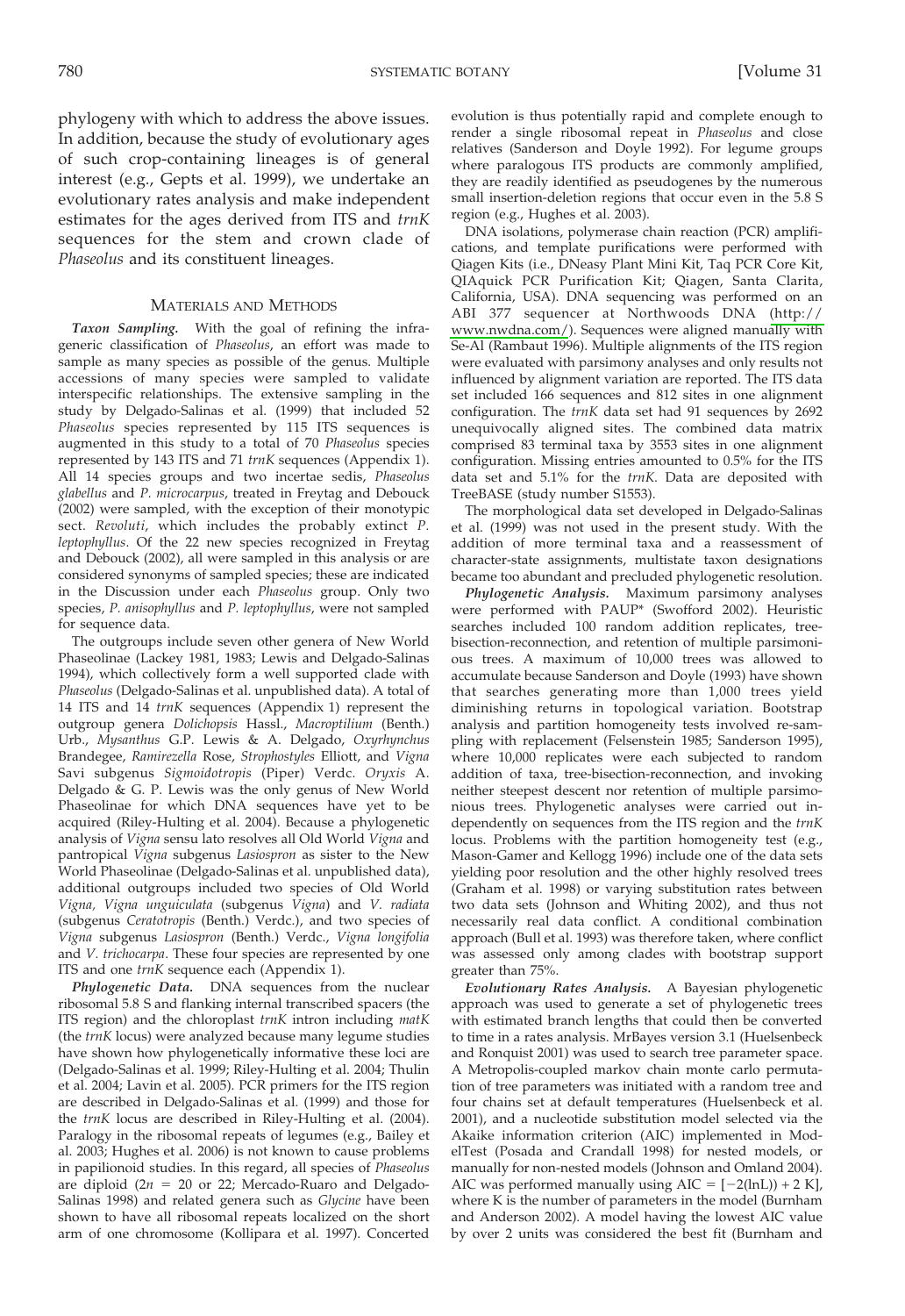Anderson 2002). Markov chains were run for at least  $5 \times 10^6$ permutations of tree parameters, and sampled every  $5 \times 10^4$ permutations such that sampling yielded 100 Bayesian trees that excluded the burn-in and autocorrelated trees. Because Bayesian posterior credibility values are often biased high (e.g., Yoshiyuki et al. 2002), we used instead the more conservative maximum parsimony bootstrap analysis to identify instances of clade conflict between the ITS and trnK analysis (cf., Douady et al. 2003).

The program r8s (Sanderson 2004) was used to estimate nucleotide substitution rates and ages of crown clades, as described in Thulin et al. (2004) and Lavin et al. (2005). Absolute rates and ages were obtained by constraining the age of the root of the Phaseolus-Vigna crown clade to 11 Ma. The most recent common ancestor of Phaseolus coccineus (a member of the New World Phaseolinae clade) and Vigna subterranea (a member of the Old World Vigna clade) has an estimated age of  $8.0 \pm 0.8$  Ma, and a range of 6.4–10.4 Ma (Lavin et al. 2005). To bias our estimates towards maximum ages, we rounded the oldest age estimate for the Phaseolus-Vigna crown clade to 11 Ma. Means and standard deviations of substitution rates and ages of specified clades were obtained from the input of 100 Bayesian trees. Age estimates were primarily derived via the penalized likelihood (PL) method (Sanderson 2002), which was then compared to the rate constant (LF; Langley and Fitch 1974) and the highly rate variable nonparametric rate smoothing (NPRS) methods (Sanderson 2002). The ITS and trnK data sets were analyzed separately in order to make independent age estimates for each crown clade.

#### **RESULTS**

Maximum Parsimony Analyses. Analysis of the ITS data set yielded the maximum 10,000 trees, each with a length of 1875,  $CI = 0.457$ , and  $RI =$ 0.861. This data set included 400 parsimony informative sites. Analysis of the trnK data set yielded the maximum 10,000 trees, each with a length of 1082,  $CI = 0.687$ , and  $RI = 0.867$ . This data set included 368 parsimony informative sites. The trnK analysis yielded a more robust resolution at all phylogenetic levels, whereas the ITS data resolved well only the distal clades. Regardless, no clade with greater than 75% parsimony bootstrap support conflicted between the phylogenies resulting from individual ITS and trnK analyses. Analysis of the combined data set yielded the maximum 10,000 trees, each with  $CI = 0.564$  and RI = 0.802. This data set included 729 parsimony informative sites.

The combined data analysis resolved a monophyletic Phaseolus with two primary lineages (clades A-B; Fig. 1) that further ramify into eight species clades and four independent species, Phaseolus glabellus, P. macrolepis, P. microcarpus, and P. oaxacanus (Fig. 1). All eight clades are resolved with over 95% bootstrap support.

Evolutionary Rates Analysis of trnK and ITS Sequence Data. A molecular clock was rejected for each of the analyses of the  $trnK$  (LR = 251.61, df = 87,  $p < 0.00001$ ) and ITS (LR = 553.92, df = 159,

 $p < 0.00001$ ) data sets. In addition, the nucleotide substitution model selected using AIC for each of the trnK and ITS data sets was the general time reversible with a gamma distribution for variable sites and a proportion for invariant sites (GTR+G+I). For the trnK analysis, a mixed model invoking the general time reversible with site specific substitution rates (GTR+SS) for the coding region was over 200 AIC units higher than the GTR+G+I model applied to the entire sequence.

The r8s analysis of 100 trnK Bayesian trees resulted in PL rate estimates of  $2.5-4.1 \times 10^{-9}$ (Table 1) and an LF estimate of 3.6  $\times$  10<sup>-9</sup> substitutions per site per year (Fig. 2a). NPRS estimates were highly variable,  $1.8-8.7 \times 10^{-9}$ substitutions per site per year, which averaged faster than but were positively correlated with the PL estimates (Fig. 2a).

The r8s analysis of 100 ITS Bayesian trees resulted in PL estimates of 69.0-125.9  $\times$  10<sup>-9</sup> (Table 1) and an LF estimate of 83.8  $\times$  10<sup>-9</sup> substitutions per site per year (Fig. 2b). NPRS resulted in highly variable rates, 70.4–253.5  $\times$  10<sup>-9</sup> substitutions per site per year, which were uncorrelated with PL estimates (Fig. 2b).

Age-estimation. The PL estimated ages for the various crown clades identified in Fig. 1 are distributed between approximately 1 and 8 Ma in the trnK analysis (Fig. 2c), and 0.6 and 7 Ma for the ITS analysis (Fig. 2d). Older age estimates are derived from the trnK data (Table 1), which may be related to the closer similarity between PL and NPRS estimates (Fig. 2c). The younger ITS age estimates may be related to the greater similarity in rate estimates derived from PL and LF (Fig. 2d). The age of the Phaseolus stem clade is equivalent in age to the New World Phaseolinae crown clade (Table 1; Fig. 3) at 6–8 Ma. Of the eight principle crown clades within Phaseolus, the oldest is the Vulgaris group at ca. 4 Ma, whereas the youngest includes the Filiformis, Pedicellatus, and Polystachios groups at close to 1 Ma (Table 1). Notably, the Pedicellatus and Polystachios groups are the most species rich Phaseolus groups. In biasing toward maximum age estimates, the average age of the eight crown clades is only ca. 2 Ma.

### **DISCUSSION**

In agreement with other molecular analyses that have sampled extensively among the New World Phaseolinae (e.g., Bruneau et al. 1995; Delgado-Salinas et al. 1993, 1999), the monophyly of Phaseolus is unequivocal and diagnosed not only by molecular characters but also by morphological synapomorphies. These include the tightly and laterally coiled beak of the keel petals, inflores-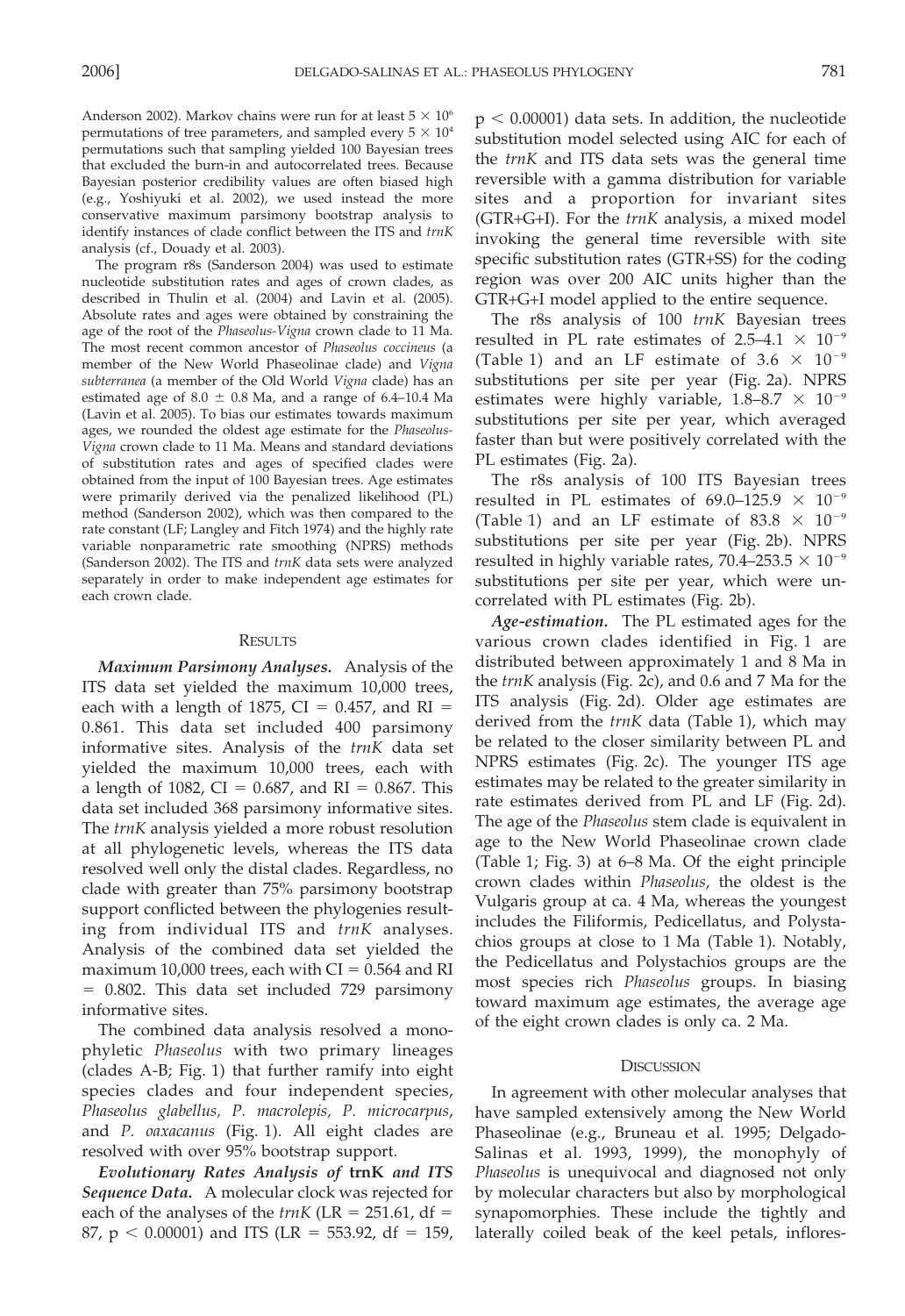

FIG. 1. One of 10,000 maximum parsimony trees from a combined analysis of trnK and ITS sequences sampled from Phaseolus and outgroups. Bootstrap values greater than 75% are reported above (or below) the branch when resolved in the strict consensus. Dashed lines indicate collapsed branches in the strict consensus. Clades A and B represent the two sister clades within Phaseolus that are for the first time resolved in this study. The other eight clades represent groups recognized by Delgado-Salinas et al. (1999). Species not resolved in one of the eight species clades are shown in the box.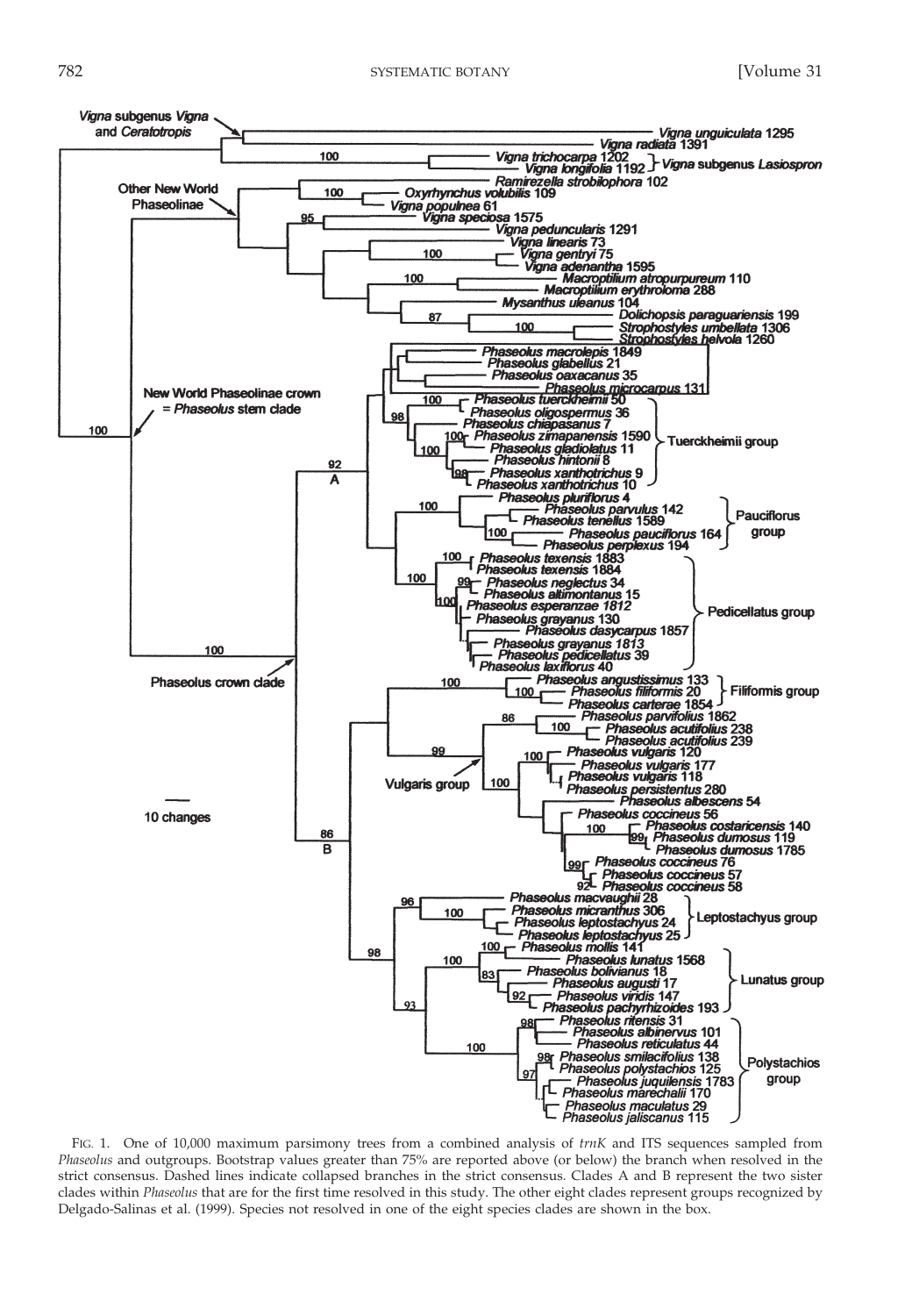

FIG. 2. Comparisons of penalized likelihood (PL) estimates with those derived from rate constant (LF) and nonparametric rate smoothing (NPRS) approaches. A. Comparisons of rates of substitution derived from the analysis of trnK sequences (s/s/ Ma = substitutions per site per million years). B. Comparisons of rates of substitution derived from the analysis of ITS sequences. C. Comparisons of ages derived from the analysis of trnK sequences. D. Comparisons of ages derived from the analysis of ITS sequences.

cences lacking swollen nodes (extrafloral nectaries), mostly persistent primary floral bracts, and foliage and reproductive parts bearing uncinate hairs (Delgado-Salinas 1985; Delgado-Salinas et al. 1999). The relationships of Phaseolus to other New World Phaseolinae have remained uncertain until this study. The emerging picture detected in this and a more global analysis including all Phaseolinae (Degado-Salinas et al. unpublished data) is that Phaseolus is one of the early branching clades within the New World Phaseolinae radiation (Fig. 1) and never resolved as sister to a particular subset of other New World genera. The Phaseolus stem clade is coeval with the New World Phaseolinae crown clade (Figs. 1, 3). Specific intergeneric relationships of these New World genera are addressed elsewhere (Riley-Hulting et al. 2004; Delgado-Salinas et al. unpublished data).

The Two Principal Clades of Phaseolus. With the intergeneric relationships of Phaseolus firmly resolved with other New World Phaseolinae, an unequivocal root of the Phaseolus crown clade is for the first time established. Instead of Phaseolus *microcarpus* being resolved as sister to the rest of the genus (Delgado-Salinas et al. 1999), all species of Phaseolus belong to one of two sister clades.

Clade A comprises the Pauciflorus, Pedicellatus, and Tuerckheimii groups, and the weakly resolved species (Phaseolus glabellus, P. macrolepis, P. microcarpus, and P. oaxacanus), whereas clade B comprises the Filiformis, Vulgaris, Lunatus, Leptostachyus, and Polystachios groups (Fig. 1).

Clade A (Fig. 1) species are geographically and ecologically limited compared to those in Clade B. Clade A species are distributed mostly in Mexico, but also adjacent southwestern Arizona, southern New Mexico, and Texas (i.e., P. grayanus and P. *parvulus*), and south to northern Panama (i.e., P. tuerckheimii). They occur neither in South America nor on oceanic islands. The species of clade A are confined to higher elevations in oak, pine-oak, and pine forests and cloud forests (i.e., well over 1200 m), with the exception of P. microcarpus. Species distributions are narrower in clade A with an average elevation window of  $690 \pm 545$  m and an average latitude window of 4'  $26'' \pm 5'$  06" (Delgado-Salinas unpublished data). Species of clade A flower only during the rainy season (except P. microcarpus, which flowers during both the dry and wet season), are sensitive to habitat disturbance, and usually do not tolerate a long frost period. No domesticated taxa occur among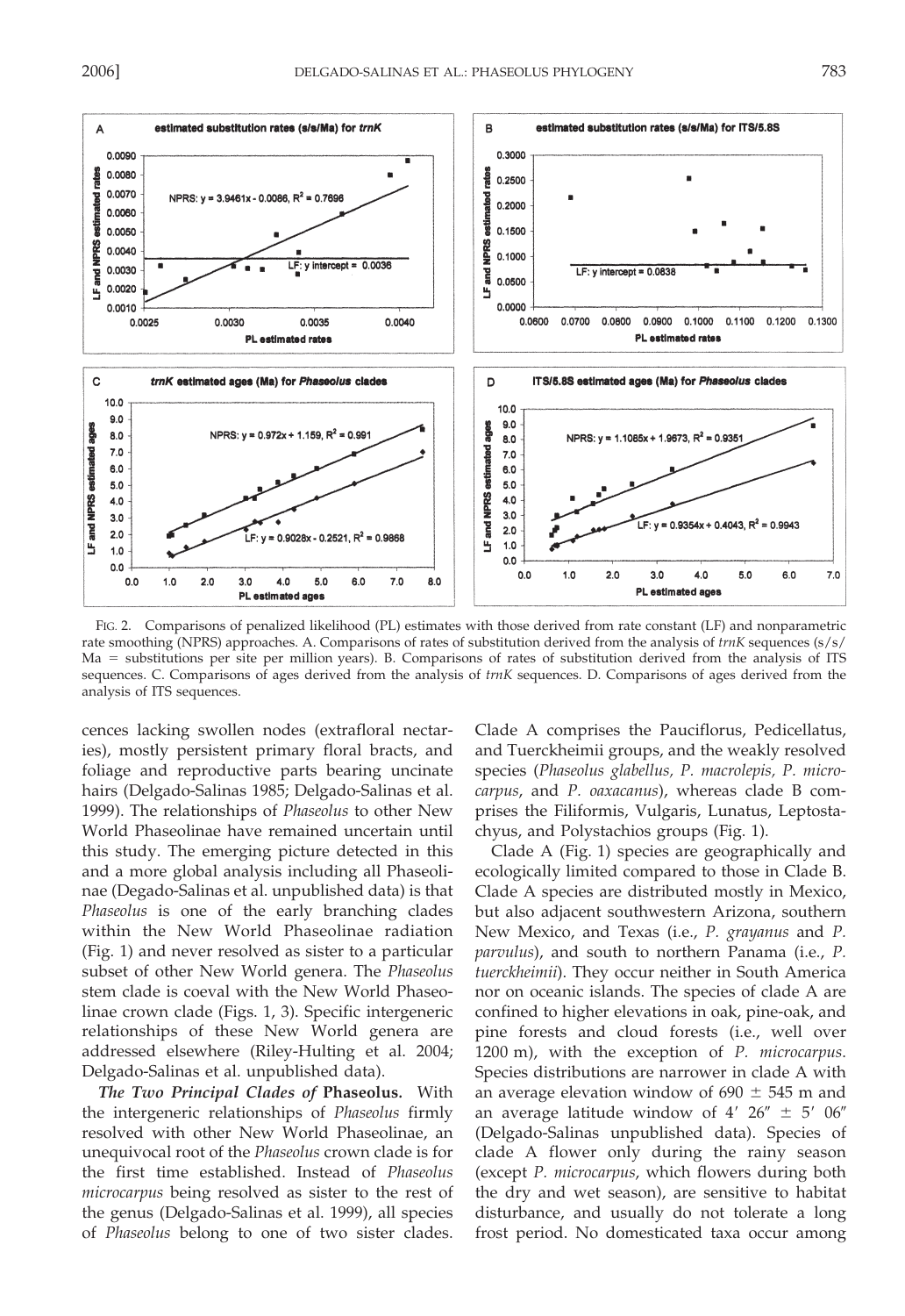TABLE 1. Penalized likelihood estimated rates and ages from trnK and ITS/5.8 S sequences for the crown clades identified in Figs. 1 and 3. Rates are reported as substitutions per site per million years. Ages are reported in millions of years. Means, standard deviations (std), and ranges were derived from 100 Bayesian trees. The optimal smoothing parameter for both the  $trnK$  and ITS data was  $10^{-0.5}$ . \*Crown clade B in the ITS phylogeny is equivalent to the *Phaseolus* crown.

| Crown clade           | <i>trnK</i> Mean rate $(\pm$ std) | ITS/5.8 S Mean rate $(\pm \text{ std})$ |
|-----------------------|-----------------------------------|-----------------------------------------|
| New World Phaseolinae | $0.00405 \pm 0.00027$             | $0.06902 \pm 0.00942$                   |
| Phaseolus             | $0.00395 \pm 0.00033$             | $0.09783 \pm 0.01064$                   |
| Clade A               | $0.00367 \pm 0.00046$             | $0.11556 \pm 0.01166$                   |
| Clade B               | $0.00328 \pm 0.00047$             | $\ast$                                  |
| Pauciflorus           | $0.00341 \pm 0.00076$             | $0.11578 \pm 0.01226$                   |
| Pedicellatus          | $0.00340 \pm 0.00086$             | $0.12590 \pm 0.01285$                   |
| Tuerckhiemii          | $0.00275 \pm 0.00064$             | $0.12256 \pm 0.01245$                   |
| Filiformis            | $0.00251 \pm 0.00057$             | $0.10867 \pm 0.01155$                   |
| Vulgaris              | $0.00260 \pm 0.00047$             | $0.09915 \pm 0.01086$                   |
| Leptostachyus         | $0.00303 \pm 0.00056$             | $0.10448 \pm 0.01198$                   |
| Lunatus               | $0.00311 \pm 0.00064$             | $0.10203 \pm 0.01172$                   |
| Polystachios          | $0.00320 \pm 0.00080$             | $0.11252 \pm 0.01172$                   |
| Crown clade           | Mean age $(± std)$                | Mean age $(\pm$ std)                    |
| New World Phaseolinae | $7.7 \pm 0.5$                     | $6.5 \pm 0.5$                           |
| Phaseolus             | $5.8 \pm 0.6$                     | $3.4 \pm 0.4$                           |
| Clade A               | $4.9 \pm 0.7$                     | $1.6 \pm 0.2$                           |
| Clade B               | $5.0 \pm 0.7$                     | $\ast$                                  |
| Pauciflorus           | $3.2 \pm 0.8$                     | $1.2 \pm 0.2$                           |
| Pedicellatus          | $1.0 \pm 0.4$                     | $0.7 \pm 0.1$                           |
| Tuerckhiemii          | $3.0 \pm 0.8$                     | $0.7 \pm 0.1$                           |
| Filiformis            | $1.1 \pm 0.5$                     | $0.6 \pm 0.1$                           |
| Vulgaris              | $3.9 \pm 0.7$                     | $1.8 \pm 0.3$                           |
| Leptostachyus         | $3.4 \pm 0.6$                     | $1.7 \pm 0.3$                           |
| Lunatus               | $1.9 \pm 0.5$                     | $1.1 \pm 0.2$                           |
| Polystachios          | $1.4 \pm 0.5$                     | $0.7 \pm 0.1$                           |

the clade A species, suggesting that the relative rarity of these species might be the cause of them not being selected for domestication. Finally, clade A species are rarely associated with infraspecific taxa. Phaseolus parvulus, P. pedicellatus, and P. polymorphus are the only clade A species that have traditionally included at most a few infraspecific taxa (e.g., Delgado-Salinas 1985; Freytag and Debouck 2002).

Clade B species are distributed from southeastern Canada south through eastern USA and across southern USA to southeastern California, throughout Mexico and Central America, and in the Andean region of South America. Clade B species are the only ones in the genus to inhabit islands. For example, Phaseolus lignosus is endemic to the Bermudas, P. mollis to the Galapagos, P. lunatus in the West Indies, and P. lunatus, P. filiformis, and P. acutifolius on several Mexican Pacific islands. They are broadly distributed elevationally throughout this range, from lowland dry and wet forests up to pine-oak and pine forests. Clade B species have a broader elevation window of  $737 \pm 654$  m, and a broader latitude window of  $6'$  22"  $\pm$  10' 21" (Delgado-Salinas unpublished data). Species of clade B collectively flower during either the dry or rainy season, are mostly not sensitive to disturbance, and some can tolerate a long frost

period (e.g., P. coccineus, P. angustissimus). The five main domesticated species (i.e., P. acutifolius, P. coccineus, P. dumosus, P. lunatus, and P. vulgaris) occur among the clade B species, as do other species that show features of incipient domestication (i.e., populations of P. maculatus and P. polystachios with tardily dehiscent pods bearing particularly large seeds). The commonness of clade B species in part may have facilitated discovery for domestication. Most Phaseolus species traditionally comprising infraspecfic taxa, notably Phaseolus acutifolius, P. coccineus, P. leptostachyus, P. lunatus, P. maculatus, P. polystachios, and P. vulgaris, are from clade B. During the last decade, 16 species and 1 variety have been described from clade A, whereas 17 species and 24 varieties have been described from clade B (Debouck unpublished data; Freytag and Debouck 1996, 2002; Delgado-Salinas 2000; Torres-Gonzáles et al. 2001).

A Phylogenetic Classification of Phaseolus Using Informal Species Groups. In contrast to the two primary Phaseolus clades that were previously undetected, the eight secondary species clades (labeled in Figs. 1, 3) are nearly the same ones resolved by Delgado-Salinas et al. (1999). The monophyly of each, as well as their interrelationships, are now well supported by bootstrap support values over 95% (Fig. 1). Excepting P.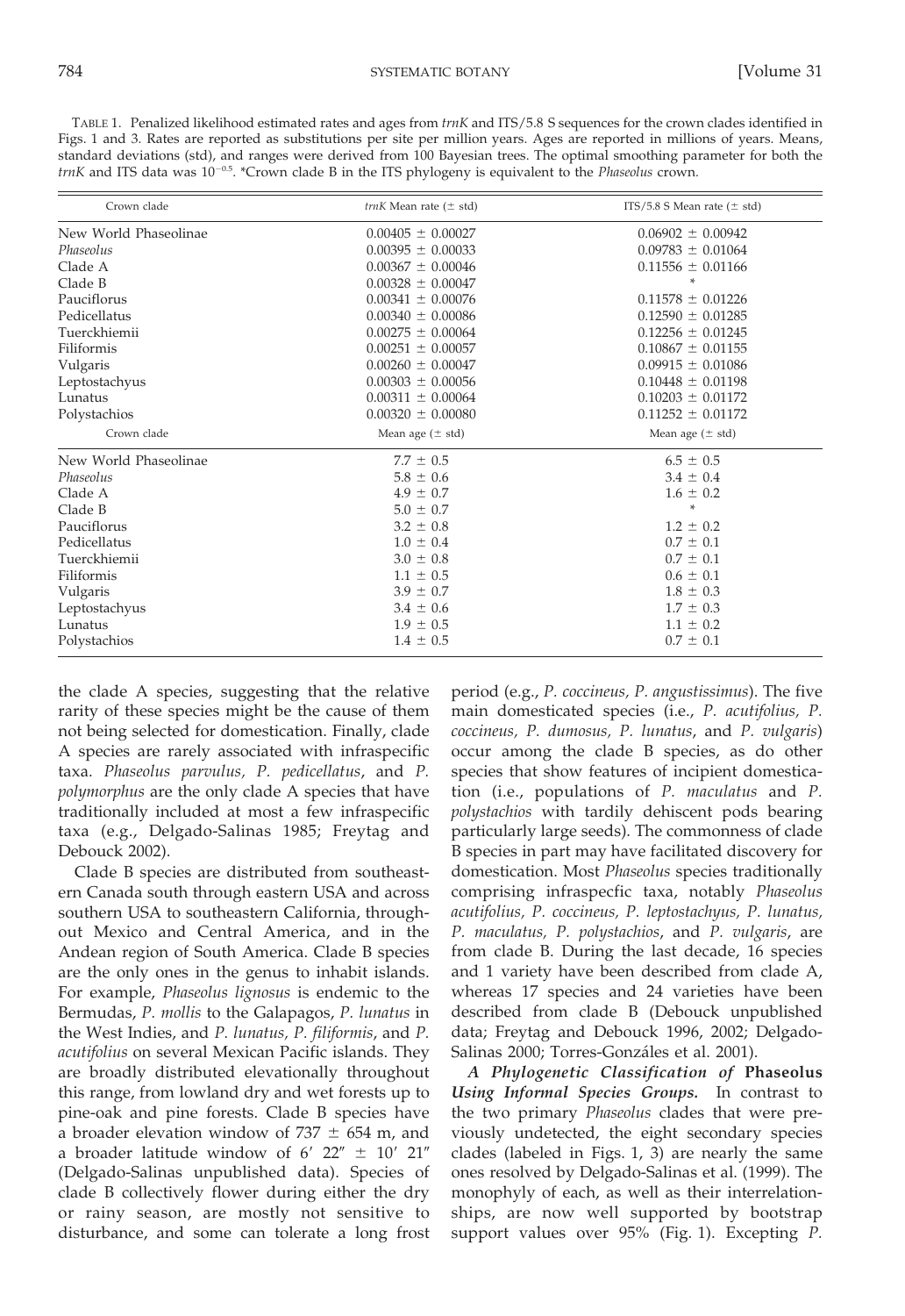

FIG. 3. PL rate smoothed Bayesian consensus phylogeny derived from the trnK locus. Time lines are derived from the root that is fixed at 11 Ma. Posterior probabilities for all branches are mostly 100% with none below 90%.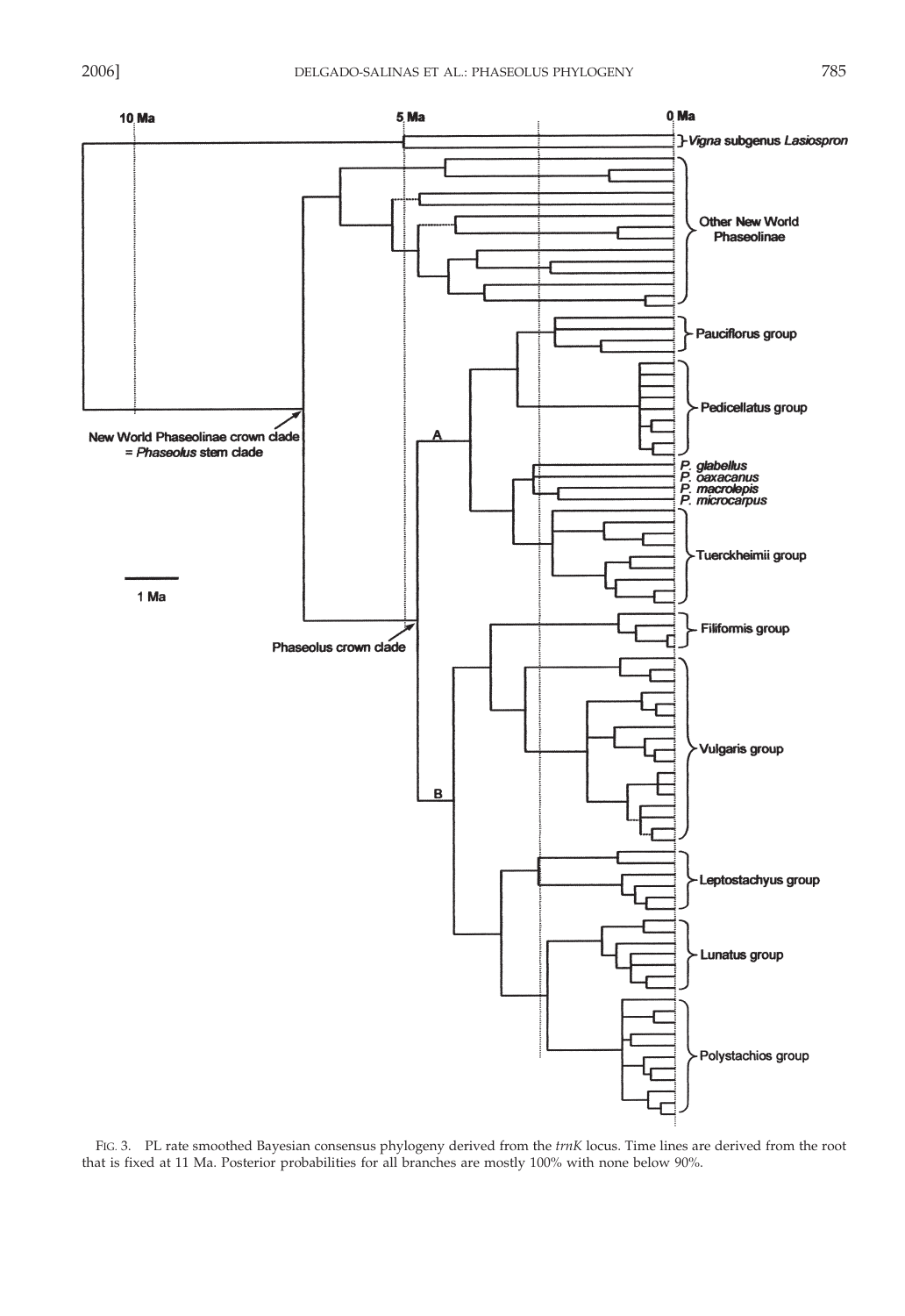glabellus, P. macrolepis, P. microcarpus, P. oaxacanus, and P. talamancensis, all species of Phaseolus are classified into one of the eight species clades described below. These assemblages are arranged phylogenetically, beginning with clade A (Fig. 1). For each group, Freytag and Debouck's (2002) formal sectional and subsectional names are given in parentheses. Species described by Freytag and Debouck that are reduced to synonymy are reported below. Two unsampled species, Phaseolus anisophyllus and P. leptophyllus, are provisionally classified in the Pauciflorus group following Delgado-Salinas (1985, 2000).

THE PAUCIFLORUS GROUP (SECT. MINKELERSIA AND REVOLUTI). This clade is diagnosed by small globose to napiform roots, inflorescences with often few flowering nodes (usually 1-3), pedicels shorter than calyx tubes bearing early caducous and often inconspicuous bracteoles, calyx lobes often longer than the tube, internal surface of the calyx always covered with uncinate hairs, often elongated petals that form a tubular structure, and fruits often with numerous small seeds not over 2.5 mm long. Although Phaseolus leptophyllus remains unsampled for DNA sequences, Delgado-Salinas (2000) included this species with the Pauciflorus group because it fits the above diagnosis. The Pauciflorus group is distributed mainly in undisturbed pine-oak forests of Mexico, and barely enters Guatemala and southwestern USA. This group comprises Phaseolus amblyosepalus, P. anisophyllus (Piper) Freytag & Debouck  $[=P]$ . amabilis Standl.], P. leptophyllus G. Don, P. nelsonii, P. parvulus, P. pauciflorus, Phaseolus perplexus, P. plagiocylix, P. pluriflorus, and P. tenellus.

THE TUERCKHEIMII GROUP (SECTS. BREVILEGUMINI, CHIAPASANI, XANTHOTRICHI). This clade is diagnosed by only molecular characters. It comprises florally diverse morphologies. The flowers of Phaseolus esquincensis, P. gladiolatus, P. hintonii, P. xanthotrichus, and P. zimapanensis have a tight lateral coil of the keel petals that spirals backward in the direction of the plane of the keel (sect. Xanthotrichi of Delgado-Salinas 1985). The petals of Phaseolus chiapasanus are exceptionally large (up to 3 cm long) and turn black upon drying (sect. Chiapasani of Delgado-Salinas 1985). The flowers of the remaining species have petals predominately with distinctive bluish pigments and stigmatic regions of diverse positions on the style. This assemblage is distributed throughout Mexico and Central America except Belize. The constituent species are P. campanulatus, P. chiapasanus, P. esquincensis, P. gladiolatus, P. hintonii  $[=P.$  magnilobatus Freytag & Debouck], P. oligospermus, P. tuerckheimii, P. xanthotrichus, and P. zimapanensis.

THE PEDICELLATUS GROUP (SECTS. DIGITATI AND PEDICELLATI, AND P. DASYCARPUS OF PANICULATI SUBSECT. VOLUBILI). This clade cannot be diagnosed by only morphological characters. Delgado-Salinas et al. (1999) included P. glabellus in this group, whereas Freytag and Debouck (2002) excluded it because characteristics otherwise not found in the Pedicellatus group, particularly the reddish corollas of P. glabellus. Phaseolus oaxacanus was included in the Pedicellatus group by both Delgado-Salinas (1985) and Freytag and Debouck  $(2002)$ , and was even ranked as a variety under  $P$ . pedicellatus by Delgado-Salinas (1985). The combined morphological and ITS analysis of Delgado-Salinas et al. (1999) placed P. oaxacanus as a tentative member of the P. pedicellatus clade. Indeed, Phaseolus oaxacanus is distinguished from P. pedicellatus only by trifid inflorescence bracts, fewer ovules per ovary (2-3), paniculate inflorescences, and a more southern isolated distribution in the state of Oaxaca (Delgado-Salinas 1985). The present combined analysis is unequivocal in excluding both P. glabellus and P. oaxacanus from the Pedicellatus group. The inclusion of P. dasycarpus within this group is discussed elsewhere (Mercado-Ruaro et al. in press). This assemblage is distributed mainly in central and northern Mexico and adjacent Texas, and southern New Mexico and Arizona. This group includes Phaseolus albiflorus, P. altimontanus, P. dasycarpus, P. esperanzae, P. grayanus [=P. pyramidalis Freytag, P. palmeri Piper, P. telulensis Freytag], P. laxiflorus, P. neglectus  $[=P$ . albiviolaceus Freytag & Debouck, P. trifidus Freytag], P. pedicellatus [P. purpusii Brandegee, P. scabrellus Benth. ex S. Wats.], and P. polymorphus.

**UNRESOLVED CLADE A SPECIES (SECTS. BRACTEATI** AND PEDICELLATI PRO PARTE, AND SPECIES INCERTAE SEDIS). In addition to Phaseolus glabellus, P. macrolepis, P. microcarpus, and P. oaxacanus, the central Costa Rican P. talamancensis is included here. Phaseolus macrolepis from southern Guatemala and P. talamancensis share a unique inflorescence characterized by very large floral bracts. Indeed, P. talamancensis differs from P. macrolepis only by its floral bracts that are broader than long, and these two species are the only members of Freytag and Debouck's (2002) sect. Bracteati. The ITS sequence of P. talamancensis (AF115246) is very similar to those of P. macrolepis (DQ445752, DQ445753) but is missing nearly all of the ITS1 region such that it is resolved in a phylogenetic analysis close to the other "unresolved clade A species" but not as sister to P. macrolepis (results not shown). Freytag and Debouck (2002) placed Phaseolus oaxacanus in sect. Pedicellati, whereas P. glabellus and P. microcarpus were relegated to incertae sedis. However,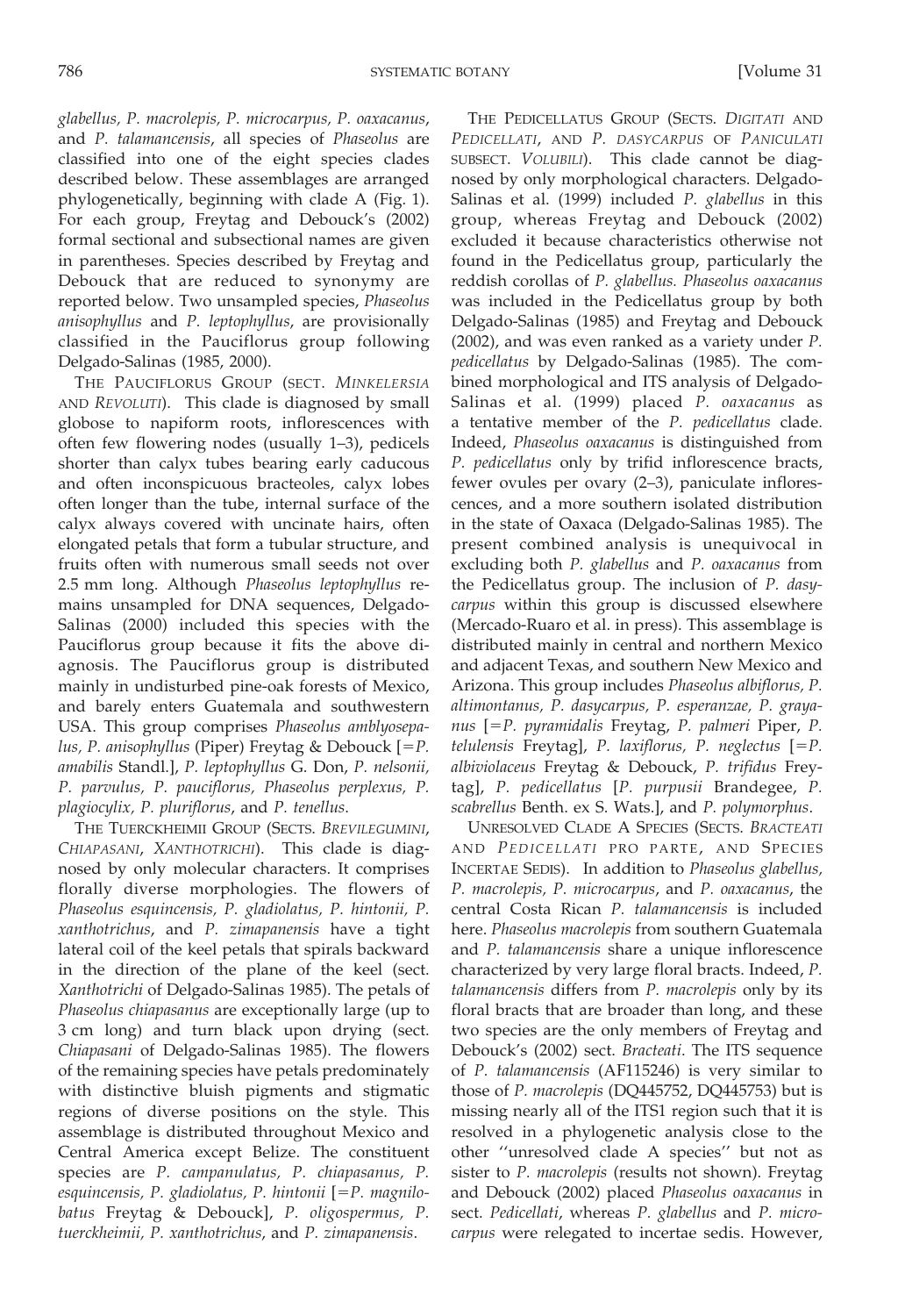these three species might be shown to comprise a single clade because of subtleties in the form and texture of leaves. These three tend to have broadly ovate membraneous leaflets with slightly acuminate apices, which differ slightly from all other Phaseolus species. Phaseolus oaxacanus is confined to the Sierra de Juárez in Oaxaca, P. glabellus occurs from southern Neuvo León and Tamaulipas to central Chiapas, and P. microcarpus is distributed from Durango south to Nicaragua.

THE LUNATUS GROUP (SECT. PANICULATI, SUBSECT. VOLUBILI PRO PARTE). This clade includes the only South American radiation and oceanic island species of Phaseolus, and is generally diagnosed by falcate pods and seeds with lines radiating from the hilum along the surface of the testa. This assemblage includes endemics to the Andes (Phaseolus augusti, P. bolivianus, and P. pachyrrhizoides, the Bermudas (P. lignosus), and the Galapagos (P. mollis), but has widespread species that reach the Revillagigedo Islands and the West Indies, as well as throughout Mexico, Central America, and elsewhere in South America (Freyre et al. 1996; Caicedo et al. 1999; Delgado-Salinas et al. 1999). The constituents include Phaseolus augusti, P. bolivianus, P. lignosus, P. lunatus, P. mollis, P. pachyrrhizoides, and P. viridis  $[=P.$  longiplacentifer Freytag & Debouck].

THE FILIFORMIS GROUP (SECT. RUGOSI). This clade is diagnosed by a tuberculate seed coat (Delgado-Salinas 1985) and small flowers less than 1.3 cm long. Somewhat similar rugose seeds occur in Phaseolus macvaughii and P. microcarpus (Delgado-Salinas 1985). This group is distributed from Baja California to Coahuila, and adjacent southern California. The constituent species are Phaseolus angustissimus, P. carterae, and P. filiformis.

THE VULGARIS GROUP (SECTS. ACUTIFOLI, COCCI-NEI, AND PHASEOLI, AND P. PERSISTENTUS OF SECT. FALCATI). This clade includes four of the five cultivated species, and cannot be diagnosed by morphological characters. Wide bracteoles bearing three or more nerves, however, mark all but P. acutifolius and P. parvifolius. The segregation of Phaseolus parvifolius from P. acutifolius (Freytag and Debouck 2002) appears justified (e.g., Fig. 1), but should be validated with additional genetic sampling from throughout the ranges of these two species (southwestern USA to Guatemala). Phaseolus persistentus was described by Freytag and Debouck (2002) from a single specimen bearing wide bracteoles and unique short pods. They included it in their sect. Falcati close to P. leptostachyus, P. macvaughii, and P. micranthus. The combined analysis clearly shows P. persistentus to be very closely related to P. vulgaris (Fig. 1), even

though it is the only species in this analysis to be missing the trnK sequence. Species of this clade are distributed throughout Mexico, Central America, and Andean South America. This group comprises P. acutifolius, P. albescens, P. coccineus, P. costaricensis, P. dumosus, P. parvifolius, P. persistentus, and P. vulgaris.

THE LEPTOSTACHYUS GROUP (SECT. FALCATI EX-CLUDING P. PERSISTENTUS). This clade is diagnosed by an aneuploid chromosome number of  $2n = 20$ (Mercado-Ruaro and Delgado-Salinas 1998; Delgado-Salinas et al. 1999). It barely enters southwestern USA (Arizona), but otherwise occurs throughout Mexico, Guatemala, El Salvador, Honduras, Nicaragua, and northwestern Costa Rica. This clade includes P. leptostachyus  $[=P]$ . opacus Piper], P. macvaughii, and P. micranthus.

THE POLYSTACHIOS GROUP (SECTS, CORIACEI, AND PANICULATI SUBSECTS. VOLUBILI AND LIGNOSI). This clade is diagnosed by inflorescences of mostly panicles, callosities on the standard petal associated with the nectar guide, and pollen mostly with pseudocolpi. Debouck (1991) and Freytag and Debouck (2002) suggest a close relationship of Phaseolus lunatus to the Polystachios group, and the results here show the Lunatus group, including P. lunatus, to be sister to the Polystachios group (Fig. 1). The latter is distributed from southeastern Canada, throughout the eastern seaboard of the USA to east Texas, and throughout Mexico south to Oaxaca. This group is the most species-rich and comprises  $P$ . albinervus,  $P$ . jaliscanus  $[=P]$ . scrobiculatifolius Freytag], P. juquilensis [=P. acinaciformis Freytag & Debouck], P. maculatifolius, P. maculatus [=P. venosus Piper], P. marechalii, P. nodosus, P. novoleonensis, P. polystachios, P. reticulatus, P. ritensis, P. rotundatus, P. salicifolius, P. sinuatus, P. smilacifolius, P. sonorensis, and P. xolocotzii.

Ages of the Phaseolus Clades. Given the Mexican center of diversity for Phaseolus, the geological history of this region might be relevant to the evolution of the genus. According to Nieto-Samaniego et al. (1999) and Alva-Valdivia et al. (2000), mountain building in Mexico achieved its present-day form by the Late Miocene (5 Ma) with a final major event of subduction vulcanism resulting in the modern Trans-Mexican Volcanic Belt (TMVB). Penalized likelihood age estimates (Table 1) strongly suggest that *Phaseolus* diversified with the formation of the modern TMVB. The age of the *Phaseolus* stem clade averages about 6–8 Ma, and the difference between the origin (i.e., Phaseolus stem clade) and the extant diversification (i.e., Phaseolus crown clade) could be as little as 1-2 Ma (Table 1). The approximately 2 Ma average age for the eight species clades within *Phaseolus* (Table 1),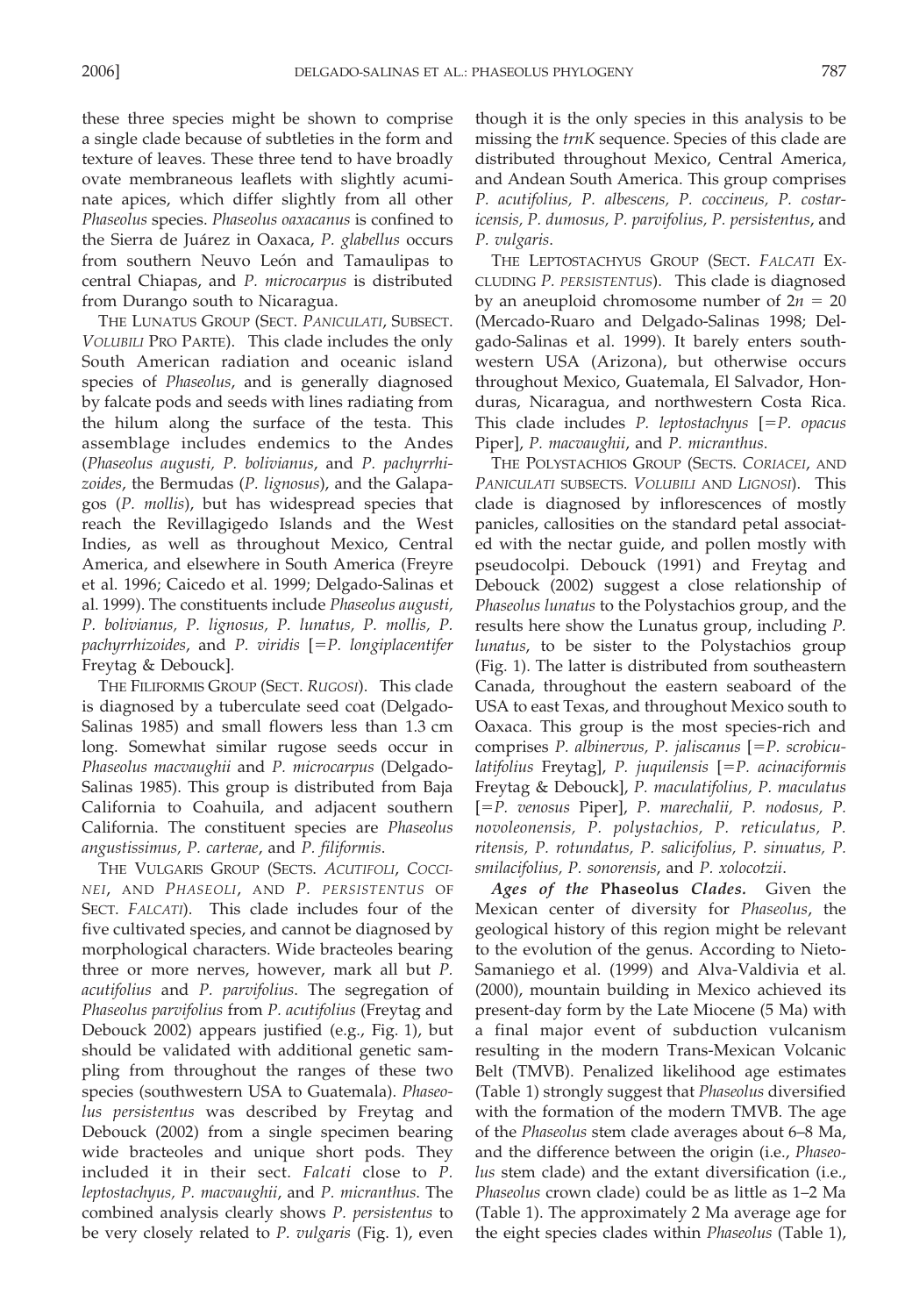SYSTEMATIC BOTANY

however, reveals that most of the extant diversity came into existence well after the completion of tectonic activity in Mexico. The formation of such mountains as the TMVB perhaps facilitated the diversification of Phaseolus in upland regions, where Phaseolus species are today most abundant in oak, pine-oak, and pine forests.

The 11 Ma fixed age of the Phaseolinae root (Fig. 3) biases the molecular age estimates toward older ages. If this root age had been fixed at 8 Ma, the average estimated in Lavin et al. (2005) for the Phaseolinae crown clade, then all other age estimates reported here would be distinctly younger. This supports the hypothesis that the predominant modern day predilection of Phaseolus for upland oak, pine-oak, and pine forests evolved well after the formation of these upland habitats themselves.

ACKNOWLEDGEMENTS. This study was supported by the National Science Foundation (DEB-0075202), CONACyT and DGAPA (UNAM). Cindy Erickson and Tom Turley provided technical lab assistance, and L. Torres Colín and M. R. García Peña at MEXU helped with databasing and curatorial aspects of this study. Curators of the following herbaria kindly made loans available for morphological and molecular studies: CAS, F, FLAS, K, MEXU, MONT, NY, OXF, PHILA, and US. CIAT and INIFAP made their germplasm collections readily available for this study. Jim Smith, Pat Herendeen, and two anonymous referees provided valuable suggestions that improved an earlier version of this manuscript.

## **LITERATURE CITED**

- ALVA-VALDIVIA, L. M., A. GOGUITCHAICHVILI, L. FERRARI, J. ROSAS-ELGUERA, J. URRUTIA-FUCUGAUCHI, and J. J. ZA-MORANO-OROZCO. 2000. Paleomagnetic data from the Trans-Mexican Volcanic Belt: implications for tectonics and volcanic stratigraphy. Earth Planets Space 52: 467-478.
- BAILEY, C. D., T. G. CARR, S. A. HARRIS, and C. E. HUGHES. 2003. Characterization of angiosperm nrDNA polymorphism, paralogy and pseudogenes. Molecular Phylogeny and Evolution 29: 435-455.
- BROUGHTON, W. J., G. HERNÁNDEZ, M. BLAIR, S. BEEBE, P. GEPTS, and J. VANDERLEYDEN. 2003. Beans (Phaseolus spp.) - model food legumes. Plant Soil 252: 55-128.
- BRUNEAU, A., J. J. DOYLE, and J. L. DOYLE. 1995. Phylogenetic relationships in Phaseoleae: evidence from chloroplast DNA restriction site characters. Pp. 309-330 in Advances in legume systematics, part 7, Phylogeny, eds. M. Crisp and J. J. Doyle. Kew: Royal Botanic Gardens.
- BULL, J. J., J. P. HUELSENBECK, C. W. CUNNINGHAM, D. L. SWOFFORD, and P. J. WADDELL. 1993. Partitioning and combining data in phylogenetic analysis. Systematic Biology 42: 384-397.
- BURNHAM, K. P. and D. R. ANDERSON. 2002. Model selection and multimodel inference: a practical information-theoretic approach, second edition. New York: Springer-Verlag.
- CAICEDO, A. L., E. GAITÁN, M. C. DUQUE, O. TORO CHICA, D. G. DEBOUCK, and J. TOHME. 1999. AFLP fingerprinting of Phaseolus lunatus L. and related wild species from South America. Crop Science 39: 1497-1507.

DEBOUCK, D. 1991. Systematics and morphology. Pp. 55-118

in Common beans, research for crop improvement, eds. A. van Schoonhoven and O. Voysest. Cali: CIAT.

- DELGADO-SALINAS, A. 1985. Systematics of the genus Phaseolus (Leguminosae) in Mexico and Central America. Ph.D. dissertation. Austin: University of Texas.
- -. 2000. New species of Mexican Phaseolus (Fabaceae). Systematic Botany 25: 414-436.
- -, A. BRUNEAU, and J. J. DOYLE. 1993. Chloroplast DNA phylogenetic studies in the New World Phaseolinae (Leguminosae: Papilionoideae: Phaseoleae). Systematic Botany 18: 6-17.
- -, T. TURLEY, A. RICHMAN, and M. LAVIN. 1999. Phylogenetic analysis of the cultivated and species of Phaseolus (Fabaceae). Systematic Botany 23: 438-460.
- DOUADY, C. J., F. DELSUC, Y. BOUCHER, W. F. DOOLITTLE, and E. J. P. DOUZERY. 2003. Comparison of Bayesian and maximum likelihood bootstrap measures of phylogenetic reliability. Molecular Biology and Evolution 20: 248-254.
- FELSENSTEIN, J. 1985. Confidence limits on phylogenies: an approach using the bootstrap. Evolution 38: 783-791.
- FREYRE, R. R. Ríos., L. GUZMÁN, D. G. DEBOUCK, and P. GEPTS. 1996. Ecogeographic distribution of Phaseolus spp. (Fabaceae) in Bolivia. Economic Botany 50: 195-215.
- FREYTAG, G. F. and D. G. DEBOUCK. 1996. Phaseolus costaricensis, a new bean species (Phaseolinae, Leguminosae) from Costa Rica and Panama, Central America. Novon 6:  $157 - 163$ .
- -. 2002. Review of taxonomy, distribution, - and – and ecology of the genus Phaseolus (Leguminosae-Papilionoideae) in North America, Mexico, and Central America. Sida, Botanical Miscellany 23: 1-300.
- GAITÁN, E., O. TORO, J. THOME, and D. G. DEBOUCK. 2000. Molecular taxonomy of the genus Phaseolus through ITS sequencing. Pp. 55-60 in Annual report, ed. D. G. Debouck. Cali, Colombia: Centro Internacional de Agricultura Tropical.
- GEPTS, P. 1998. Origin and evolution of common bean: past events and recent trends. HortScience 33: 1124-1130.
- -, R. PAPA, S. COULIBALY, A. GONZÁLEZ-MEJíA, and R. PASQUET. 1999. Wild legume diversity and domestication - insights from molecular methods. Pp. 19-31 in Wild legumes. Proceedings of the 7th MAFF International Workshop on Genetic Resources, ed. D. Vaughan. Tsukuba: National Institute of Agrobiological Resources.
- GONZÁLEZ-MEJÍA, A., A. WONG, A. DELGADO-SALINAS, R. PAPA, and P. GEPTS. 2005. Assessment of Inter Simple Sequence Repeat Markers to differentiate sympatric wild and domesticated populations of common bean (Phaseolus vulgaris L.). Crop Science 45: 606-615.
- GRAHAM, S. W., J. R. KOHN, B. R. MORTON, J. E. ECKENWALDER, and S. C. H. BARRETT. 1998. Phylogenetic congruence and discordance among morphological and three molecular data sets from Pontederiaceae. Systematic Biology 47: 545-567.
- HUELSENBECK, J. P. and F. R. RONQUIST. 2001. MrBayes: Bayesian inference of phylogeny. Bioinformatics 17: 754.
- -, ----, R. NIELSON, and J. P. BOLLBACK. 2001. Bayesian inference of phylogeny and its impact on evolutionary biology. Science 294: 2310-2314.
- HUGHES, C. E., C. D. BAILEY, S. KROSNICK, and M. LUCKOW. 2003. Relationships among genera of the informal Dichrostachys and Leucaena groups (Mimosoideae) inferred from nuclear ribosomal ITS sequences. Pp. 221-238 in Advances in legume systematics part 10, higher level systematics, eds. B. B. Klitgaard and A. Bruneau. Kew: Royal Botanic Gardens.
	- -, R. J. EASTWOOD, and C. D. BAILEY. 2006. From famine to feast? Selecting nuclear DNA sequence loci for plant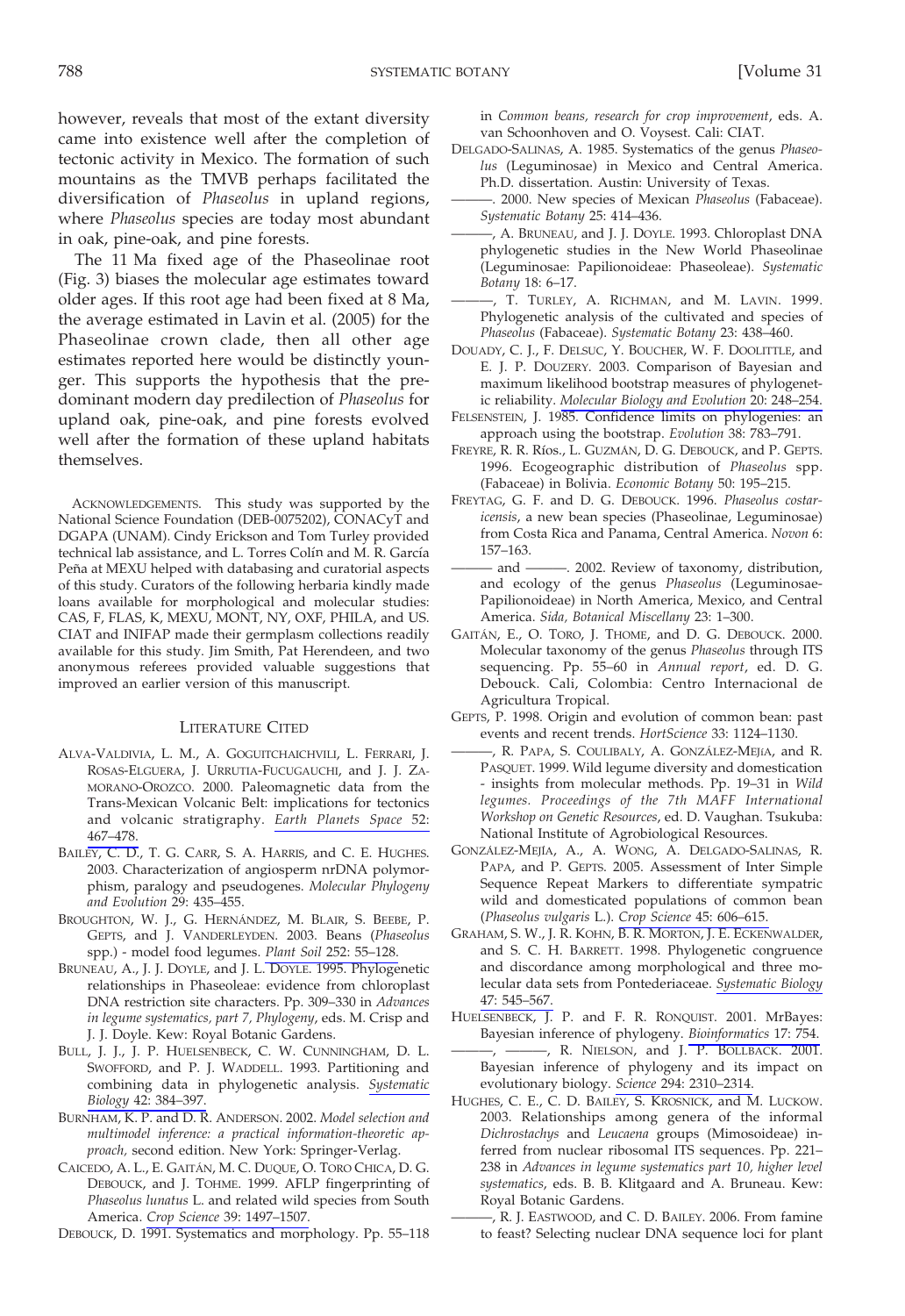species-level phylogeny reconstruction. Philosophical Transactions of the Royal Society, London B 361: 211-255.

- JOHNSON, J. B. and K. S. OMLAND. 2004. Model selection in ecology and evolution. Trends in Ecology and Evolution 19: 101-108.
- JOHNSON, K. P. and M. F. WHITING. 2002. Multiple genes and the monophyly of *Ischnocera* (Insecta: Phthiraptera). Molecular Phylogenetics and Evolution 22: 101-110.
- KOLLIPARA, K. P., R. J. SINGH, and T. HYMOWITZ. 1997. Phylogenetic and genomic relationships in the genus Glycine Willd. based on sequences from the ITS region of nuclear rDNA. Genome 40: 57-68.
- LACKEY, J. A. 1981. Phaseoleae. Pp. 301-327 in Advances in legume systematics, part 1, eds. R. M. Polhill and P. H. Raven, Kew: Royal Botanic Gardens.

-. 1983. A review of generic concepts in American Phaseolinae (Fabaceae, Faboideae). Iselya 2: 21-64.

- LANGLEY, C. H. and W. FITCH. 1974. An estimation of the constancy of the rate of molecular evolution. Journal of Molecular Evolution 3: 161-177.
- LAVIN, M., P. S. HERENDEEN, and M. F. WOJCIECHOWSKI. 2005. Evolutionary rates analysis of Leguminosae implicates a rapid diversification of lineages during the Tertiary. Systematic Biology 54: 530-549.
- LEWIS, G. P. and A. DELGADO-SALINAS. 1994. Mysanthus, a new genus in tribe Phaseoleae (Leguminosae: Papilionoideae) from Brazil. Kew Bulletin 49: 343-351.
- MASON-GAMER, R. J. and E. A. KELLOGG. 1996. Testing for phylogenetic conflict among molecular data sets in the tribe Triticeae (Gramineae). Systematic Biology 45: 524-545.
- MERCADO-RUARO, P. and A. DELGADO-SALINAS. 1998. Karyotypic studies on species of Phaseolus (Fabaceae-Phaseolinae). American Journal of Botany 85: 1-9.

-, - and F. CHIANG. In press. Taxonomic reassessment of Phaseolus dasycarpus (Fabaceae): its systematic position, chromosome studies and re-description. Brittonia.

- NIETO-SAMANIEGO, A., L. FERRARI, S. ALANIZ-ALVAREZ, G. LABARTHE-HERNANDEZ, and J. ROSAS-ELGUERA. 1999. Variation of Cenozoic extension and volcanism across the southern Sierra Madre Occidental volcanic province, Mexico. Geological Society of America Bulletin 111:  $347 - 363$
- POSADA, D. and K. A. CRANDALL. 1998. ModelTest: testing the model of DNA substitution. Bioinformatics 14: 817-818.
- RAMBAUT, A. 1996. Se-Al, ver. 2.0a11, sequence alignment editor. Oxford: University of Oxford (http://evolve. zoo.ox.ac.uk/software.html).
- RILEY-HULTING, E. T., A. DELGADO-SALINAS, and M. LAVIN. 2004. Phylogenetic systematics of Strophostyles (Fabaceae): a North American temperate genus within a Neotropical diversification. Systematic Botany 29: 627-653.
- SANDERSON, M. J. 1995. Objections to bootstrapping phylogenies: a critique. Systematic Biology 44: 299-320.

-. 2002. Estimating absolute rates of molecular evolution and divergence times: a penalized likelihood approach. Molecular Biology and Evolution 19: 101-109.

-. 2004. r8s, version 1.7 (beta), User's Manual (December 2004). Distributed by the author (http://ginger. ucdavis.edu/r8s/). Davis: University of California.

and J. J. DOYLE. 1992. Reconstruction of organismal and gene phylogenies from data on multigene families: concerted evolution, homoplasy and confidence. Systematic Biology 41: 4-17.

- and - 1993. Phylogenetic relationships in North American Astragalus (Fabaceae) based on chloroplast DNA restriction site variation. Systematic Botany 18: 395-408.

- SWOFFORD, D. 2002. PAUP\*. Phylogenetic analysis using parsimony (\*and other methods), version 4.0 beta 10. Sunderland: Sinauer Associates.
- THULIN, M., M. LAVIN, R. PASQUET, and A. DELGADO-SALINAS. 2004. Phylogeny and biogeography of Wajira (Leguminosae): a monophyletic segregate of Vigna centered in the Horn of Africa region. Systematic Botany 29:  $903 - 920$
- TORRES-GONZÁLEZ, A. M., O. TORO-CHICA, and D. G. DE-BOUCK. 2001. Phaseolus talamancensis, a new wild bean species (Leguminosae, Phaseolinae) from montane forests of eastern Costa Rica. Novon 11: 280-286.
- YOSHIYUKI, S., G. V. GLAZKO, and M. NEI. 2002. Overcredibility of molecular phylogenies obtained by Bayesian phylogenetics. Proceedings of the National Academy of Science 99: 16138-16143.

APPENDIX 1. Voucher specimens. The numbers following the species names are DNA accession numbers from Lavin's lab. Phaseolus nomenclature follows Freytag and Debouck (2002). GenBank accession numbers are cited for the <sup>1</sup>ITS and <sup>2</sup>trnK sequences used in this study.

Dolichopsis paraguariensis Hassler 199: Argentina, Krapovickas 46512 (MEXU), <sup>1</sup>AF069116, <sup>2</sup>AY509942. Macroptilium atropurpureum (Sessé & Moc. ex DC.) Urb. 110: México, Jalisco, Torres et al. 1070 (MEXU), <sup>1</sup>AY508737, <sup>2</sup>AY509938. M. erythroloma (Mart. ex Benth.) Urb. 288: Colombia, Cauca, CIAT 24403, <sup>1</sup>DO445740, <sup>2</sup>AY509937. Mysanthus uleanus (Harms) G. P. Lewis & A. Delgado 104: Brazil, Lewis 192104 (MEXU), <sup>1</sup>AF069125, <sup>2</sup>AY509941. Oxyrhynchus volubilis Brandegee 95: México, Veracruz, Carranza 1069 (MEXU), <sup>1</sup>AF069114. Oxyrhynchus volubilis 109: México, Tamaulipas, Cortéz-Vázquez 195 (MEXU), <sup>2</sup>AY509935. Phaseolus acutifolius A. Gray 14: México, Durango, Delgado-Salinas 1027 (MEXU), <sup>1</sup>AF069126. P. acutifolius 151: northwestern México, CIAT 40044, <sup>1</sup>AF115140. P. acutifolius 235: southern México, Native Seeds/Search PT79, <sup>1</sup>AF115142. P. acutifolius 236: U.S.A., Arizona, Native Seeds/Search PT86, <sup>1</sup>AF115143. P. acutifolius 237: U.S.A., southwest, Native Seeds/Search PT99, <sup>1</sup>AF115144. P. acutifolius 238: U.S.A., southwest, Arizona Native Seeds/Search PT77, 1AF115146, 2DQ445951. P. acutifolius 239: northwestern México, Native Seeds/Search PW95, 'AF115145, <sup>2</sup>DQ445952. P. albescens R. Ram. & A. Delgado 54: México, Jalisco, Ramírez-Delgadillo 3600 (IBUG), <sup>1</sup>AF115148, <sup>2</sup>DQ445953, <sup>2</sup>DQ445954. P. albescens 201: México, Jalisco, Ramírez-Delgadillo 3435 (IBUG), <sup>1</sup>AF115152. P. albescens 302: México, Jalisco, Delgado-Salinas 1705 (MEXU), <sup>1</sup>AF115150. P. albescens 1772: México, Jalisco, Delgado-Salinas 1705 (MEXU), <sup>2</sup>DQ445955. P. albiflorus Freytag & Debouck 1851: México, Nuevo León, Estrada 15553 (MEXU), <sup>1</sup>DQ445741. P. albiflorus 1852: México, Coahuila, Encina 757 (MEXU), <sup>1</sup>DQ445742. P. albinervus Freytag & Debouck 101: México, Chihuahua, Lavin 5426 (MEXU), <sup>1</sup>AF115183, <sup>2</sup>DO445956. P. altimontanus Freytag & Debouck 15: México, Nuevo León, CIAT S28748, <sup>1</sup>DQ445743, <sup>2</sup>DQ445957. P. amblyosepalus (Piper) Morton 88: México, Durango, Tenorio 9685 (MEXU), <sup>1</sup>AF115217. P. amblyosepalus 221: México, Durango, Tenorio 9706 (MEXU), <sup>1</sup>AF115218. P. angustissimus A. Gray 16: U.S.A., southwest, CIAT 26170, <sup>2</sup>DQ450866. P. angustissimus 133: U.S.A., New Mexico, INIFAP-URG-10104, <sup>1</sup>AF115208, <sup>2</sup>DQ450864. P. augusti Harms 17: Bolivia, Cochabamba, CIAT S-31159,<br>'AF115179, 'DQ445958. P. augusti 168: Perú, Nuñez 7081 (MEXU), <sup>1</sup>AF115180. P. bolivianus Piper 18: Perú, CIAT S-05257, <sup>1</sup>AF115181, <sup>2</sup>DQ445959. P. bolivianus 1567: Bolivia, Beck 22411 (MEXU), <sup>2</sup>DQ445960. P. campanulatus Freytag & Debouck 157: México, Jalisco, Magallanes 1961 (MEXU),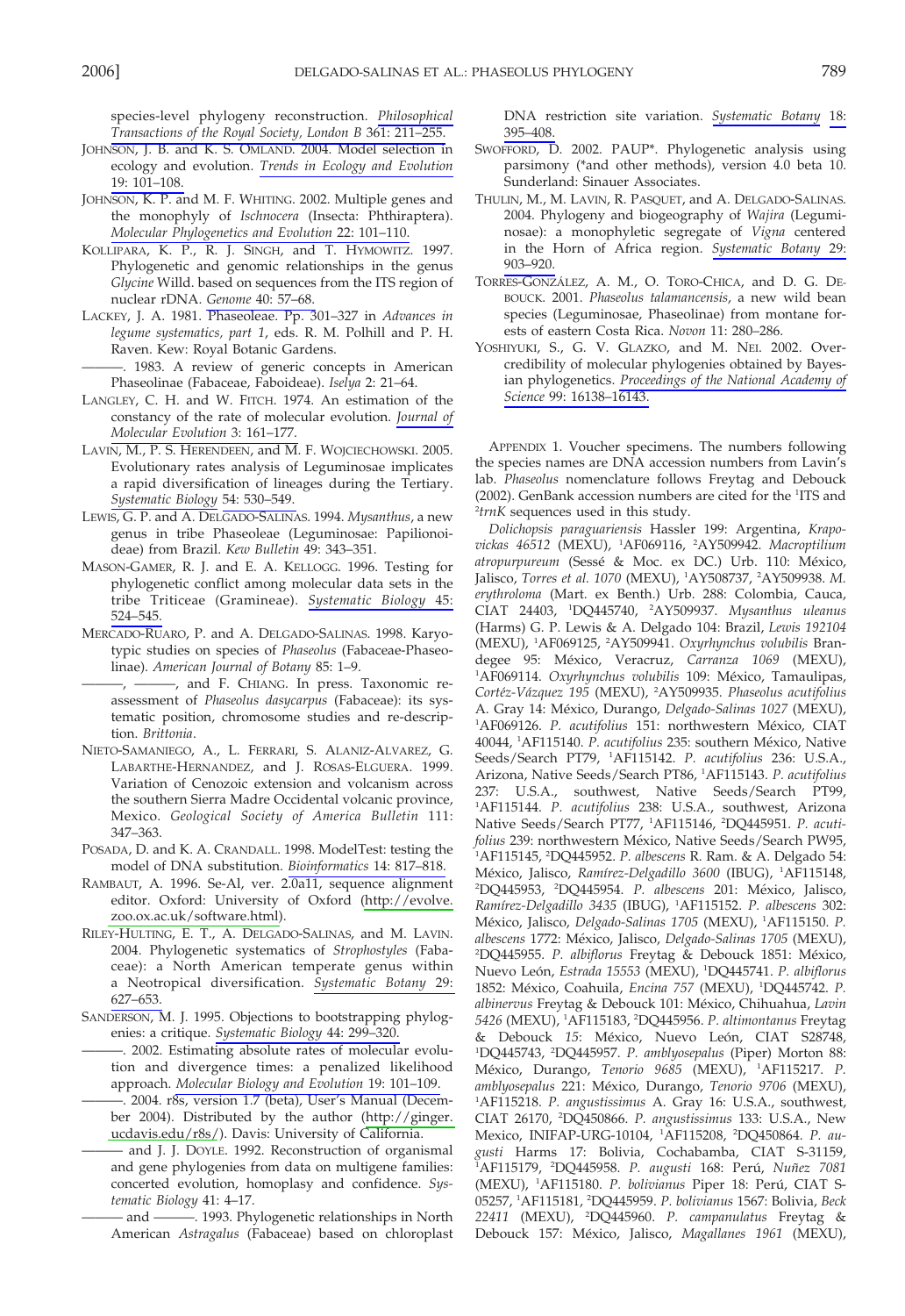California Sur, León de la Luz 3751 (MEXU), <sup>1</sup>DQ445744, <sup>2</sup>DO445961. P. chiapasanus Piper 7: México, Oaxaca, Bonet 24 (MEXU), <sup>1</sup>AF115222, <sup>2</sup>DO445962. P. chiapasanus 300: México, Oaxaca, Torres-Colín 10437 (MEXU), <sup>1</sup>AF115223. P. coccineus L. 56: México, Chiapas, Delgado-Salinas 853 (MEXU), <sup>1</sup>AF115153, <sup>2</sup>DO445963. P. coccineus 57: México, Coahuila, Villarreal s. n. (MEXU), <sup>1</sup>AF115154, <sup>2</sup>DO445964. P. coccineus 58: México, Coahuila, Villarreal s. n. (MEXU), <sup>1</sup>AF115155, <sup>2</sup>DQ445965. P. coccineus 76: U.S.A., Montana, Lavin s. n. (MONT), <sup>1</sup>AF115156, <sup>2</sup>DQ445966. P. coccineus 153: México, Michoacán, Flores F. 4997 (MEXU), <sup>1</sup>AF115160. P. coccineus 174: México, Chihuahua, Delgado-Salinas s. n. (MEXU), <sup>1</sup>AF115157. P. coccineus 186: México, Hidalgo, Díaz 1168 (MEXU), <sup>1</sup>AF069130. P. coccineus 231: México, Chihuahua, Native Seeds/Search P8, <sup>1</sup>AF115158. P. coccineus 301: México, Jalisco, Delgado-Salinas 1708 (MEXU), <sup>1</sup>AF115159. P. costaricensis Freytag & Debouck 140: Costa Rica, Debouck 2128 (MEXU), <sup>1</sup>AF115147, <sup>2</sup>DQ445967. P. dasycarpus Freytag & Debouck 1856: México, Hidalgo, Alcántara 2405 (MEXU), <sup>1</sup>DQ445745. P. dasycarpus 1857: México, Hidalgo, Mercado 131 (MEXU), <sup>1</sup>DQ445746, <sup>2</sup>DQ445968. P. dumosus Macfadyen 53: Guatemala, CIAT 35877, <sup>1</sup>AF115151. P. dumosus 119: México, Puebla, Wong s. n. (MEXU), <sup>1</sup>AF069127, <sup>2</sup>DQ445969. P. dumosus 295: Perú, Sánchez Vega 459 (F), <sup>1</sup>AF115149. *P. dumosus* 1785: Guatemala. Acatenango, Montero 254 (MEXU), <sup>1</sup>DQ445747, <sup>2</sup>DQ445970. P. esquincensis Freytag 10: México, Chiapas, Papa s. n. (MEXU), <sup>1</sup>AF115225, <sup>2</sup>DQ445971. P. esperanzae Seaton 1812: México, Puebla, Mercado 23 (MEXU), <sup>1</sup>DO445748, <sup>2</sup>DO445972. P. filiformis Benth. 20: México, Baja California Sur, Agundez s. n. (MEXU), <sup>1</sup>AF115206, <sup>2</sup>DQ445973. P. filiformis 121: U.S.A., CIAT S-13107, <sup>1</sup>AF115207. P.glabellus 21: México, Puebla, Basurto 809 (MEXU), <sup>1</sup>AF115245, <sup>2</sup>DQ445974. P. glabellus 241: México, Puebla, Basurto 791 (MEXU), <sup>1</sup>AF115244. P. gladiolatus Freytag & Debouck 11: México, San Luis Potosí, Torres-Colín 14716 (MEXU), <sup>1</sup>AF115230, <sup>2</sup>DQ445975. P. grayanus Woot. & Standl. 130: México, Chihuahua, INIFAP-URG-10720, <sup>1</sup>AF115241, <sup>2</sup>DQ445976. P. grayanus 161: México, Querétaro, Zamudio 3470 (MEXU), <sup>1</sup>AF115240. P. grayanus 1813: México, Aguascalientes, Mercado 145 (MEXU), <sup>1</sup>DQ445749, <sup>2</sup>DQ445977. P. grayanus 1814: México, San Luis Potosi, Mercado 58 (MEXU), <sup>1</sup>DQ445750. P. grayanus 1883: U.S.A., Texas. Travis Co., Wendt et al. 7379a (TEX), <sup>1</sup>DQ445766, <sup>2</sup>DQ450852. P. grayanus 1884: U.S.A., Texas. Travis Co., Wendt et al. 7379b (TEX), <sup>1</sup>DQ445767, <sup>2</sup>DQ450853. P. hintonii A. Delgado 8: México, México, Delgado-Salinas 1567 (MEXU), <sup>1</sup>AF115226, <sup>2</sup>DQ450867. P. jaliscanus Piper 115: México, Jalisco, Ramírez-Delgadillo 3730 (IBUG), <sup>1</sup>AF115190, <sup>2</sup>DQ445979. P. juquilensis A. Delgado 99: México, Oaxaca, Hernández M. 5143 (MEXU), <sup>1</sup>AF115192. P. juquilensis 156: México, Oaxaca, Sousa et al. 8395 (MEXU), <sup>1</sup>AF115191. P. juquilensis 1783: México, Oaxaca, Panero 5114 (MEXU), <sup>1</sup>DQ445751, <sup>2</sup>DQ450865. P. laxiflorus Piper 40: México, Puebla, INIFAP-URG 11520, <sup>1</sup>AF115238, <sup>2</sup>DQ445981. P. leptostachyus Benth. 23: México, CIAT S-29206, <sup>2</sup>DQ445982. P. leptostachyus 24: México, México, Delgado-Salinas 1574 (MEXU), <sup>1</sup>AF115202, <sup>2</sup>DQ445983. P. leptostachyus 25: México, Nuevo León, NI 1365 (BR), <sup>1</sup>AF115203, <sup>2</sup>DQ445984. P. leptostachyus 179: México, Morelos, Sousa s. n. (MEXU), <sup>1</sup>AF115201. P. leptostachyus var. lobatifolius Freytag 307: México, Jalisco, Delgado-Salinas 1714 (MEXU), <sup>1</sup>AF115204. P. lignosus Britton 188: Bermudas, Brown 680 (PHILA), <sup>1</sup>AF115177. P. lunatus L. 27: Perú, Cajamarca, CIAT G-25913, <sup>1</sup>AF069129. P. lunatus 124: Colombia, Magdalena, CIAT G-26309, <sup>1</sup>AF115175. P. lunatus 189: México, Veracruz, Delgado-Salinas 901 (MEXU), <sup>1</sup>AF115171. P. lunatus 204: México, Jalisco, Ramírez-Delgadillo 4562 (IBUG), <sup>1</sup>AF115172. P. lunatus 230: U.S.A., southwest, Arizona Native Seeds/Search PL11, <sup>1</sup>AF115173. P. lunatus 308: México,

Jalisco, Delgado-Salinas 1721 (MEXU), <sup>1</sup>AF115174. P. lunatus

<sup>1</sup>AF115232. P. carterae Freytag & Debouck 1854: México, Baja

1568: Perú, Cajamarca, Delgado-Salinas s. n. (MEXU), <sup>2</sup>DO445985. P. macrolepis 1511: Guatemala, Acatenango, Véliz s. n. (MEXU), <sup>1</sup>DO445752. P. macrolepis 1849: Guatemala, Acatenango, Montero 245 (MEXU), <sup>1</sup>DO445753, <sup>2</sup>DO445986. P. maculatifolius Freytag & Debouck 145: México, Nuevo León, Meyer & Rogers 2722 (GH), <sup>1</sup>AF115195. P. maculatifolius 1853: México, Nuevo León, Estrada 13238 (MEXU), <sup>1</sup>DO445754. P. maculatus Scheele 29: México, Nuevo León, INIFAP-URG-11184, <sup>1</sup>AF115187, <sup>2</sup>DQ445987. P. maculatus 191: México, Puebla, Delgado-Salinas 1400 (MEXU), <sup>1</sup>AF115189. P. maculatus 234: northern México, Native Seeds/Search PW91, <sup>1</sup>AF115188, <sup>2</sup>DQ445988. P. macvaughii A. Delgado 19: México, Jalisco, INIFAP-URG-10527, <sup>2</sup>DQ445989. P. macvaughii 28: México, Jalisco, Delgado-Salinas 1581 (MEXU), <sup>1</sup>AF115200, <sup>2</sup>DQ450868. P. magnilobatus Freytag & Debouck 37: México, Durango, INIFAP-URG-11529, <sup>1</sup>AF115227. P. marechalii A. Delgado 170: México, Morelos, Cabrera 12255 (MEXU), <sup>1</sup>AF115197, <sup>2</sup>DQ450870. P. marechalii 305: México, Morelos, Delgado-Salinas 1602 (MEXU), <sup>1</sup>AF115198, <sup>2</sup>DQ445991. P. micranthus Hook & Arn. 306: México, Navarit, Flores Franco 2446 (MEXU), <sup>1</sup>AF115205, <sup>2</sup>DQ445992. P. microcarpus 32: México, Durango, Delgado-Salinas 1025 (MEXU), <sup>1</sup>AF115209. P. microcarpus 131: México, CIAT S-31348 (MEXU), <sup>1</sup>AF115210, <sup>2</sup>DQ445993. P. mollis Hook. f. 141: Ecuador, Galapagos Islands, van der Werff 17141 (CAS), <sup>1</sup>AF115170, <sup>2</sup>DQ445994. P. neglectus Hermann 33: México, Tamaulipas, González Medrano 16937 (MEXU), <sup>1</sup>AF115236. P. neglectus 34: México, Tamaulipas, González Medrano 16940 (MEXU), <sup>2</sup>DO450846. P. neglectus 242: México, Nuevo León, INIFAP-URG-11311 (MEXU), <sup>1</sup>AF115235. P. nelsonii Maréchal et al. 6: México, Oaxaca, INIFAP-URG-11321, <sup>1</sup>AF115212. P. nodosus Freytag & Debouck 1859: México, Jalisco, Delgado-Salinas 1181 (MEXU), <sup>1</sup>DQ445757. P. novoleonensis Debouck 1860: México, Nuevo León, Estrada 14878 (MEXU), <sup>1</sup>DQ445758. P. novoleonensis Debouck 1861: México, Nuevo León, Estrada 15042 (MEXU), <sup>1</sup>DQ445759. P. oaxacanus 35: México, Oaxaca, INIFAP-URG-11330, <sup>1</sup>AF115243, <sup>2</sup>DQ450847. P. oaxacanus 163: México, Oaxaca, Torres-Colín 12384 (MEXU), <sup>1</sup>AF115242. P. oaxacanus 1866: México, Oaxaca, Delgado-Salinas 2320 (MEXU), <sup>1</sup>DQ445760. P. oligospermus Piper 36: México, CIAT S-19238 (MEXU), <sup>1</sup>AF115233, <sup>2</sup>DQ450848. P. oligospermus 203: México, Chiapas, Sousa et al. 11374 (MEXU), <sup>1</sup>AF115234. P. oligospermus 1824: Honduras, Linares 6520 (MEXU), <sup>2</sup>DQ450849. P. pachyrrhizoides Harms 193: Perú, Sánchez-Vega 3282 (MEXU), <sup>1</sup>AF115178, <sup>2</sup>DQ450850. P. parvifolius Freytag 150: México, Durango, Delgado-Salinas 1042 (MEXU), <sup>1</sup>AF115141. P. parvifolius 1862: México, Nayarit, Flores Franco 3897 (MEXU), <sup>1</sup>DQ445761, <sup>2</sup>DQ450869. P. parvulus Greene 142, México, Sinaloa, Flores Franco 4962 (MEXU), <sup>1</sup>AF115211, <sup>2</sup>DQ450871. P. pauciflorus Sessé & Mociño ex G. Don 164: México, Jalisco, Delgado-Salinas 1503 (MEXU), <sup>1</sup>AF115216, <sup>2</sup>DQ450872. P. pauciflorus 1825: México, Jalisco, Delgado-Salinas 1783 (MEXU), <sup>1</sup>DQ445762. P. pedicellatus Benth. 39: México, D. F., INIFAP-URG-11525, <sup>1</sup>AF115237, <sup>2</sup>AY589508. P. pedicellatus 42: México, Tamaulipas, INIFAP-URG-11526, <sup>1</sup>AF115239. P. pedicellatus 1789: México, Hidalgo, Delgado-Salinas 2181 (MEXU), <sup>2</sup>DQ450851. P. pedicellatus 1863: México, Veracruz, Delgado-Salinas 2131 (MEXU), <sup>1</sup>DQ445763. P. pedicellatus 1864: México, Jalisco, Delgado-Salinas 2297 (MEXU), <sup>1</sup>DQ445764. P. pedicellatus 1881: Mexico, Guerrero, Gonzáles et al. 92 (MEXU), <sup>1</sup>DQ445765. P. perplexus A. Delgado 194: México, Jalisco, Delgado-Salinas 1506 (MEXU), <sup>1</sup>AF115220. P. perplexus 208: México, Jalisco, Ramírez-Delgadillo 4571 (IBUG), <sup>1</sup>AF115221. P. persistentus Freytag & Debouck 280: México, Guatemala, Sacatepéquez, Debouck & Soto 1621 (US), <sup>1</sup>DQ445768. P. plagiocylix Harms 144: México, Coahuila, Marroquín 2218 (MEXU), <sup>1</sup>AF115215. P. pluriflorus Maréchal et al. 3: México, Jalisco, INIFAP-URG-11569, <sup>1</sup>AF115214. P. pluriflorus 4: México, Jalisco, INIFAP-URG-11561, 1AF115213,